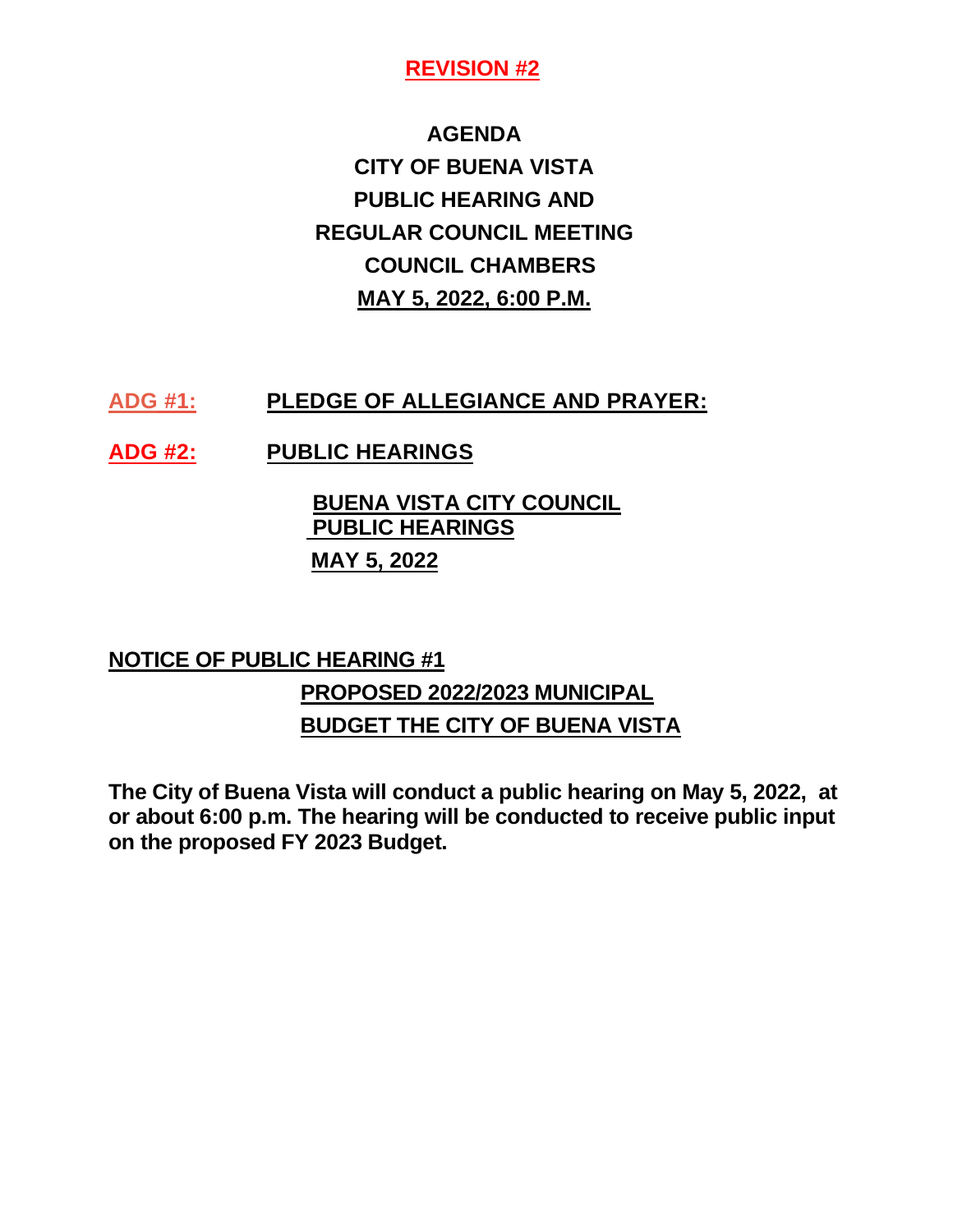**A complete copy of the budget is available for review in the City Manager's office, City Hall, 2nd Floor, 2039 Sycamore Avenue. The City Council is considering adopting the following real estate tax rate, personal property, and refuse fee for FY 2023:**

**REAL ESTATE: \$1.27 PER \$100.00 ASSESSED VALUATION PERSONAL PROPERTY: \$5.85 PER \$100.00 ASSESSED VALUATION REFUSE FEE: \$21.00 PER MONTH**

#### **GENERAL FUND REVENUE**

| <b>ITEM</b>                              | <b>PROPOSED</b> |  |  |
|------------------------------------------|-----------------|--|--|
|                                          | 2022-23         |  |  |
| <b>General Property Taxes</b>            | \$6,692,980     |  |  |
| <b>Other Local Taxes</b>                 | 2,161,910       |  |  |
| <b>Permits, Privilege Fees</b>           | 20,775          |  |  |
| <b>Fines and Forfeitures</b>             | 76,420          |  |  |
| <b>Earnings from Investments</b>         | 3,000           |  |  |
| <b>Charge for Services</b>               | 789,783         |  |  |
| <b>Miscellaneous Revenue</b>             | 259,397         |  |  |
| <b>Non-Categorical Aid from Virginia</b> | 681,919         |  |  |
| <b>Shared Expenses</b>                   | 989,156         |  |  |
| <b>Categorical Aid from Virginia</b>     | 3,176,650       |  |  |
| <b>Categorical Aid Federal</b>           | 213,170         |  |  |
| <b>Transfers - Other Funds</b>           | 10,000          |  |  |
| <b>TOTAL GENERAL FUND REVENUE</b>        | \$15,075,160    |  |  |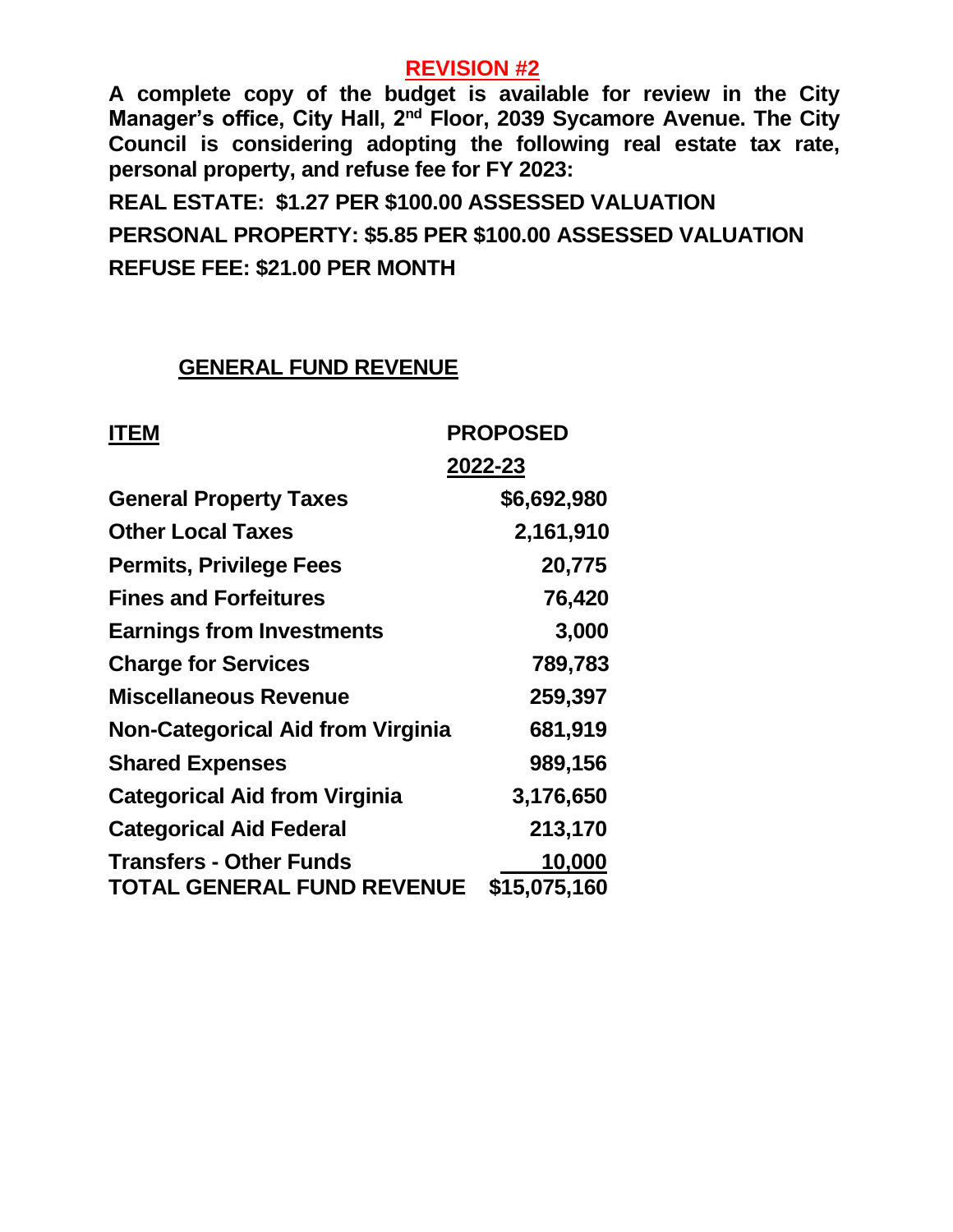### **REVISION #2 GENERAL FUND EXPENDITURES**

| <b>City Council</b>                            | \$<br>39,548 |
|------------------------------------------------|--------------|
| <b>City Manager</b>                            | 155,114      |
| <b>City Attorney</b>                           | 70,000       |
| <b>Information Technology</b>                  | 136,000      |
| <b>Finance Director</b>                        | 286,225      |
| <b>Independent Auditor</b>                     | 64,800       |
| <b>Commissioner of the Revenue</b>             | 226,885      |
| <b>Reassessment</b>                            | 33,000       |
| <b>Board of Equalization</b>                   | 3,000        |
| <b>City Treasurer</b>                          | 300,274      |
| <b>Insurance</b>                               | 70,700       |
| <b>Electoral Board</b>                         | 160,238      |
| <b>Circuit Court</b>                           | 6,234        |
| <b>General District Court</b>                  | 7,020        |
| <b>Juvenile &amp; Domestic Relations Court</b> | 33,610       |
| <b>Clerk of the Circuit Court</b>              | 257,871      |
| <b>City Sheriff</b>                            | 429,234      |
| <b>Commonwealth's Attorney</b>                 | 264,392      |
| <b>Criminal Justice Services</b>               | 80,170       |
| <b>Police Department</b>                       | 1,866,494    |
| <b>Fire Department</b>                         | 163,500      |
| <b>Rescue Squad</b>                            | 110,903      |
| <b>Probation Officer</b>                       | 3,000        |
| <b>Magistrate</b>                              | 425          |
| <b>Medical Examiner</b>                        | 150          |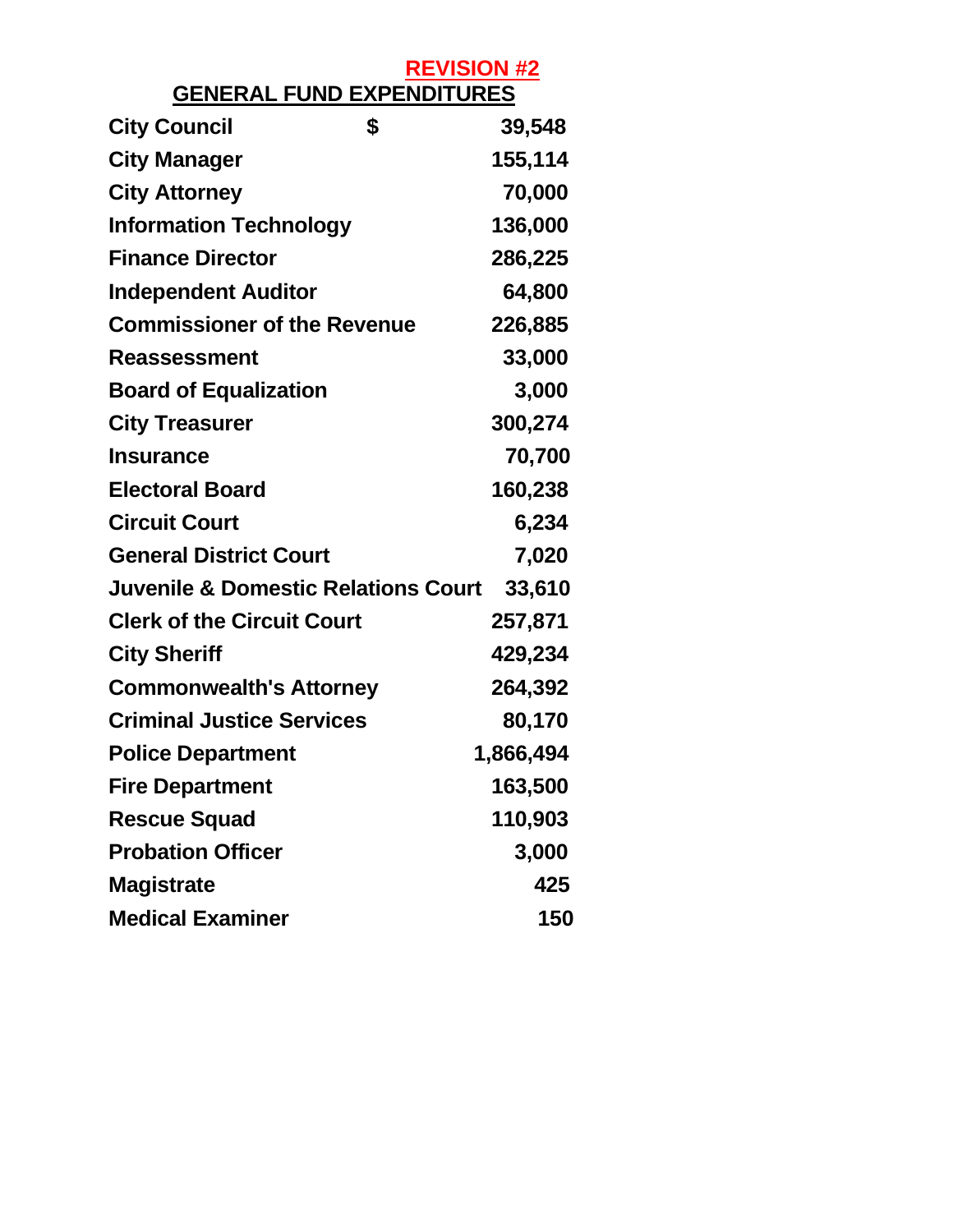| <b>REVISION #2</b>                                                   |                         |  |  |
|----------------------------------------------------------------------|-------------------------|--|--|
| <b>Economic Development</b>                                          | 131,090                 |  |  |
| <b>Planning</b>                                                      | 229,138                 |  |  |
| <b>Administration &amp; Engineering</b>                              | 248,788                 |  |  |
| <b>Street Maintenance</b>                                            | 1,157,407               |  |  |
| <b>Streetlights</b>                                                  | 73,000                  |  |  |
| <b>Refuse Collection Department</b>                                  | 402,722                 |  |  |
| <b>Refuse Disposal</b>                                               | 300,000                 |  |  |
| <b>Maintenance of Building &amp; Grounds</b>                         | 457,823                 |  |  |
| <b>Maintenance of Greenhill Cemetery</b>                             | 44,778                  |  |  |
| <b>General Tax Relief</b>                                            | 80,000                  |  |  |
| <b>Retiree Medical Plan</b>                                          | 45,000                  |  |  |
| <b>Central Dispatch</b>                                              | 406,964                 |  |  |
| <b>School Fund</b>                                                   | 2,293,803               |  |  |
| <b>Regional Jail</b>                                                 | 736,108                 |  |  |
| <b>Transfers to Other Funds</b>                                      | 346,687                 |  |  |
| <b>Debt Service</b>                                                  | 222,230                 |  |  |
| <b>Social Services</b>                                               | 2,300,000               |  |  |
| <b>Non-Profit Agencies</b><br><b>TOTAL GENERAL FUND EXPENDITURES</b> | 447,696<br>\$14,692,021 |  |  |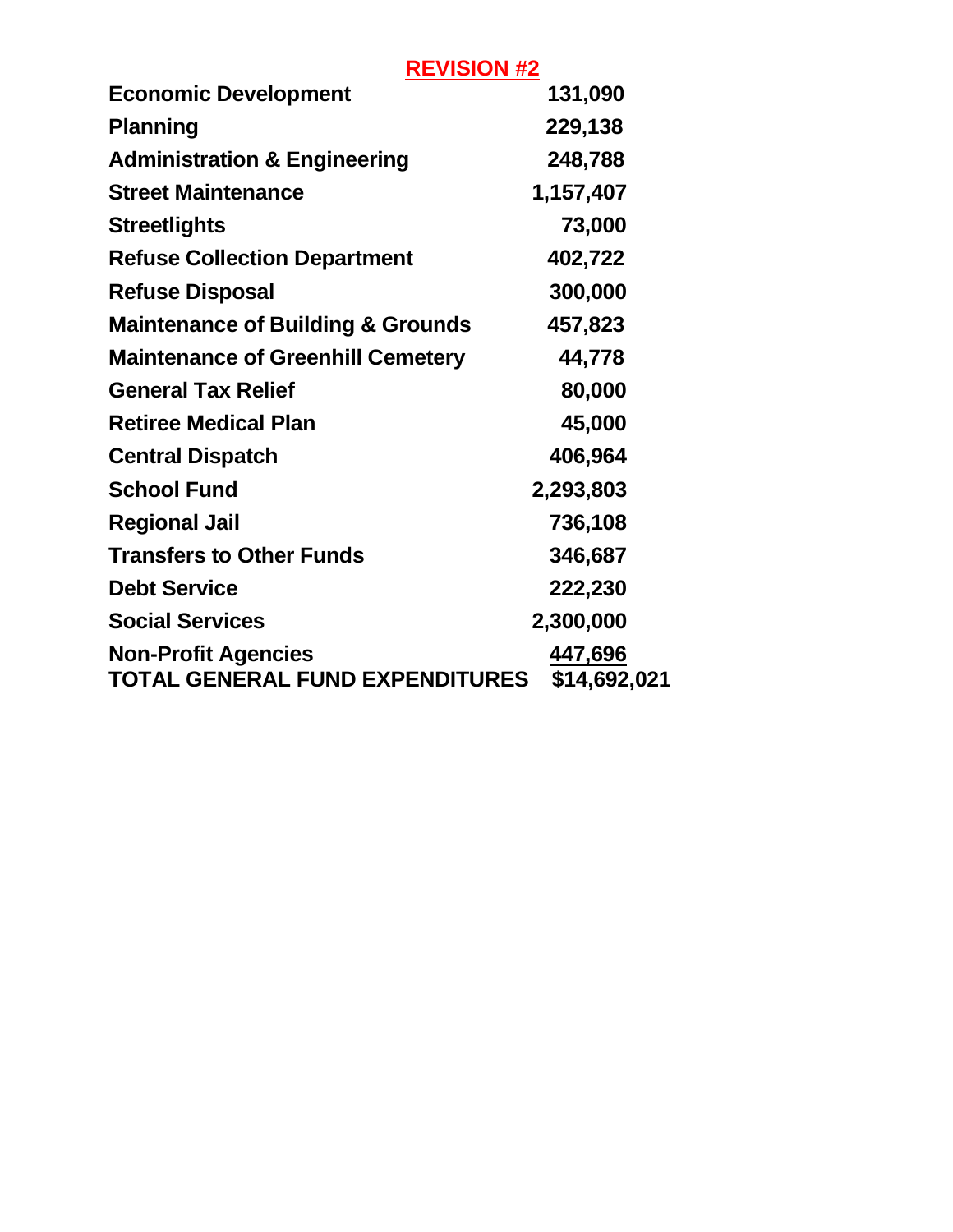### **WATER REVENUE**

### **PROPOSED**

| <b>ITEM</b>                | 2022-23     |  |  |  |
|----------------------------|-------------|--|--|--|
| <b>Charge for Services</b> | \$1,374,679 |  |  |  |
| <b>WATER Fund Revenues</b> | \$1,374,679 |  |  |  |

### **WATER EXPENDITURES**

| <b>Water Administration</b>    | 104,009     |
|--------------------------------|-------------|
| <b>Water Maintenance</b>       | 373,218     |
| <b>Water Production</b>        | 290,755     |
| <b>Debt Service</b>            | 604,089     |
| <b>WATER FUND EXPENDITURES</b> | \$1,372,071 |

## **SEWER REVENUE**

|                            | <b>PROPOSED</b> |
|----------------------------|-----------------|
| <b>ITEM</b>                | 2022-23         |
| <b>Charge for Services</b> | \$1,201,927     |
| <b>Sewer Fund Revenues</b> | \$1,201,927     |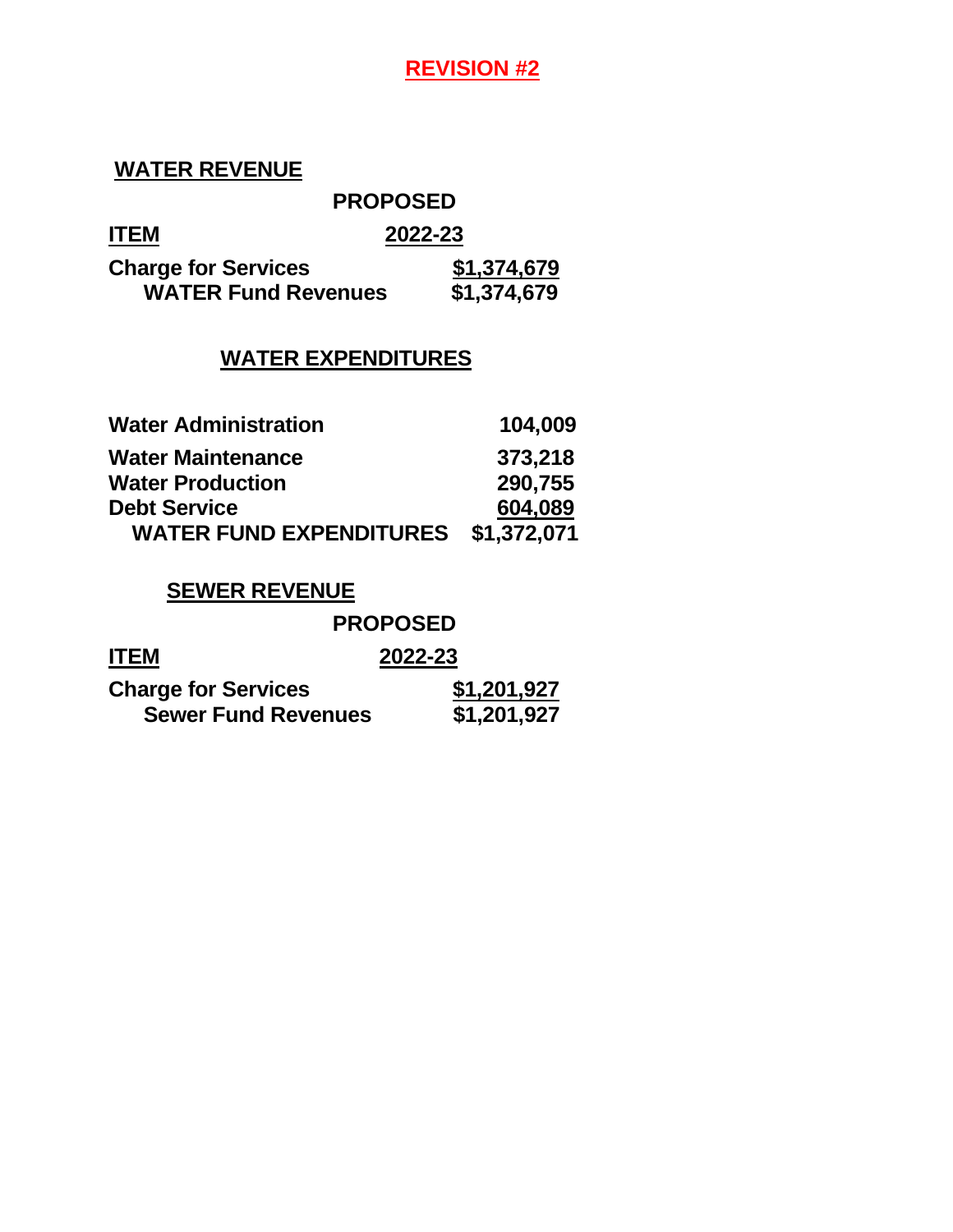### **REVISION #2 SEWER EXPENDITURES**

| <b>Sewer Administration</b>       | 103,009     |
|-----------------------------------|-------------|
| <b>Sewer Maintenance</b>          | 341,520     |
| <b>Wastewater Treatment Plant</b> | 752,497     |
| <b>SEWER FUND EXPENDITURES</b>    | \$1,197,026 |

#### **PARKS AND RECREATION REVENUE**

# **PROPOSED 2022-23 Charge for Services & Misc. Revenue 333,075 Transfer From General Fund 323,506 TOTAL PARK FUND REVENUE \$ 656,581**

### **PARKS AND RECREATION EXPENDITURES**

| <b>Administration</b>                       | S | 202,432   |
|---------------------------------------------|---|-----------|
| <b>Recreation Department</b>                |   | 162,190   |
| <b>Activities Department</b>                |   | 16,300    |
| <b>Maintenance of Parks and Campgrounds</b> |   | 217,984   |
| <b>Swimming Pool</b>                        |   | 57,675    |
| <b>TOTAL PARK FUND EXPENDITURES</b>         |   | \$656,581 |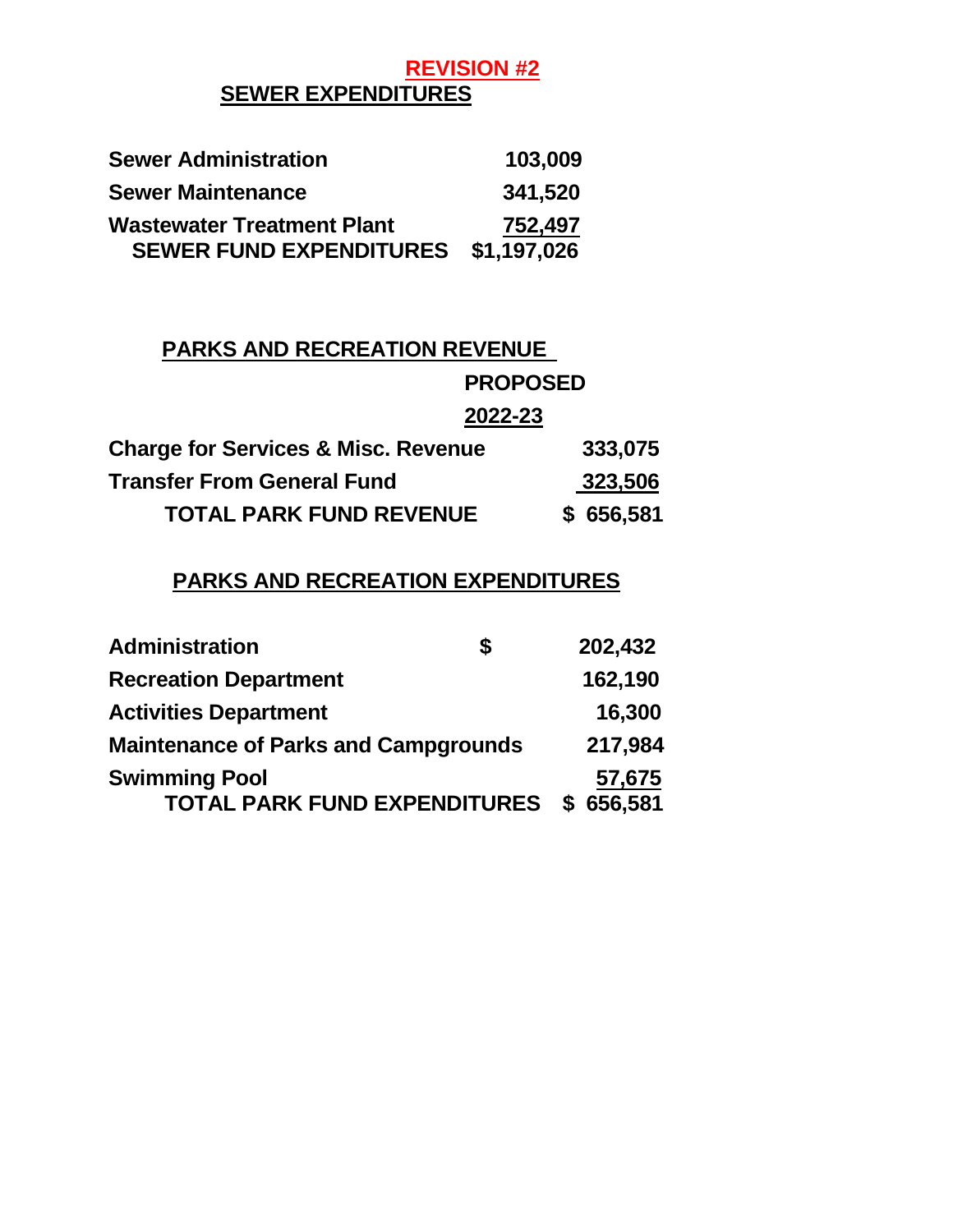| <b>SCHOOL CONSTRUCTION REVENUE</b>      |                 |        |
|-----------------------------------------|-----------------|--------|
|                                         | <b>PROPOSED</b> |        |
| <b>ITEM</b>                             | 2022-23         |        |
|                                         |                 |        |
| <b>City Funds</b>                       | \$              | 23,181 |
| <b>Interest Recovery</b>                |                 | 19,583 |
|                                         |                 |        |
| TOTAL SCHOOL CONSTRUCT REVENUE \$42,764 |                 |        |
|                                         |                 |        |
| <b>SCHOOL CONSTRUCTION EXPENDITURES</b> |                 |        |
|                                         |                 |        |
| <b>Middle School Loan</b>               |                 | 42,764 |
|                                         |                 |        |
| <b>TOTAL SCHOOL CONSTRCT EXPEND \$</b>  |                 | 42,764 |
|                                         |                 |        |
| <b>SENIOR CENTER FUND REVENUE</b>       | <b>PROPOSED</b> |        |
| <b>ITEM</b>                             | 2022-23         |        |
|                                         |                 |        |
| <b>BV/Lex/Rock County</b>               | \$<br>8,500     |        |
| <b>TOTAL SENIOR CENTER REVENUE \$</b>   |                 |        |
|                                         | 8,500           |        |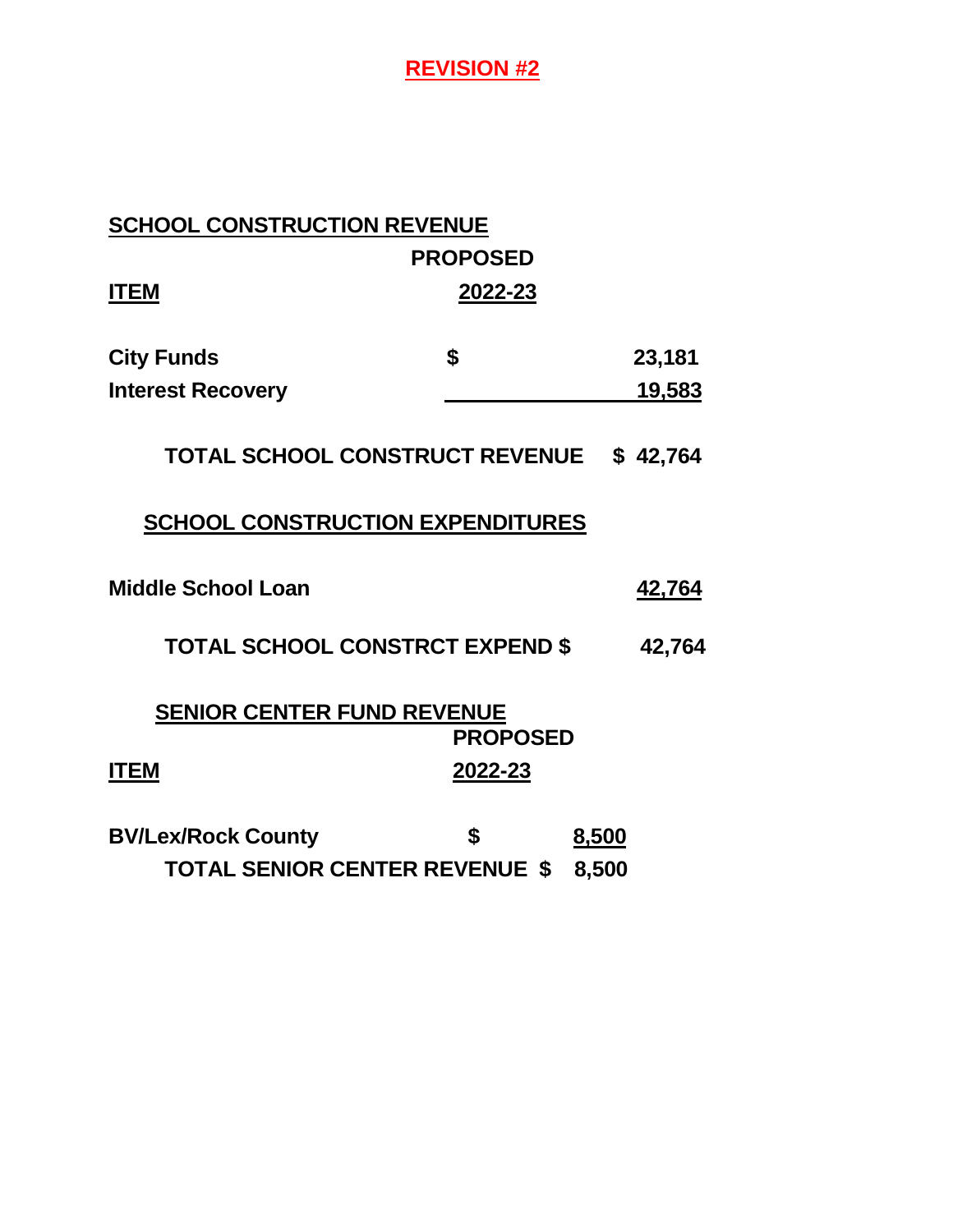### **REVISION #2 SENIOR CENTER FUND EXPENDITURES**

| <b>Utilities and Operation Costs</b>  | S               |   | 8,500 |         |
|---------------------------------------|-----------------|---|-------|---------|
| <b>TOTAL SENIOR CENTER EXPEND</b>     |                 | S | 8,500 |         |
|                                       |                 |   |       |         |
| <b>SCHOOL NUTRITION FUND REVENUE</b>  |                 |   |       |         |
|                                       | <b>PROPOSED</b> |   |       |         |
| <b>ITEM</b>                           | 2022-23         |   |       |         |
| <b>Nutrition Revenues</b>             |                 |   |       | 656,247 |
| <b>TOTAL SCHOOL NUTRITION REVENUE</b> |                 |   |       | 656,247 |
|                                       |                 |   |       |         |

| <b>SCHOOL NUTRITION FUND EXPENDITURES</b> |           |
|-------------------------------------------|-----------|
| <b>Nutrition Expenses</b>                 | \$656,247 |
| <b>TOTAL SCHOOL NUTRITION EXPEND</b>      | \$656,247 |

# **NOTICE OF PUBLIC HEARING #2 PROPOSED 2022/2023 TAX RATES BUDGET THE CITY OF BUENA VISTA**

**The City of Buena Vista will conduct a public hearing on May 5, 2022, at or about 6:00 p.m. The hearing will be conducted to receive public input on the proposed FY 2023 Tax Rates.**

**A complete copy of the budget and tax rates is available for review in the City Manager's office, City Hall, 2nd Floor, 2039 Sycamore Avenue. The City Council is giving consideration to adopting the following real estate tax, personal property tax, and refuse fees for FY 2023:**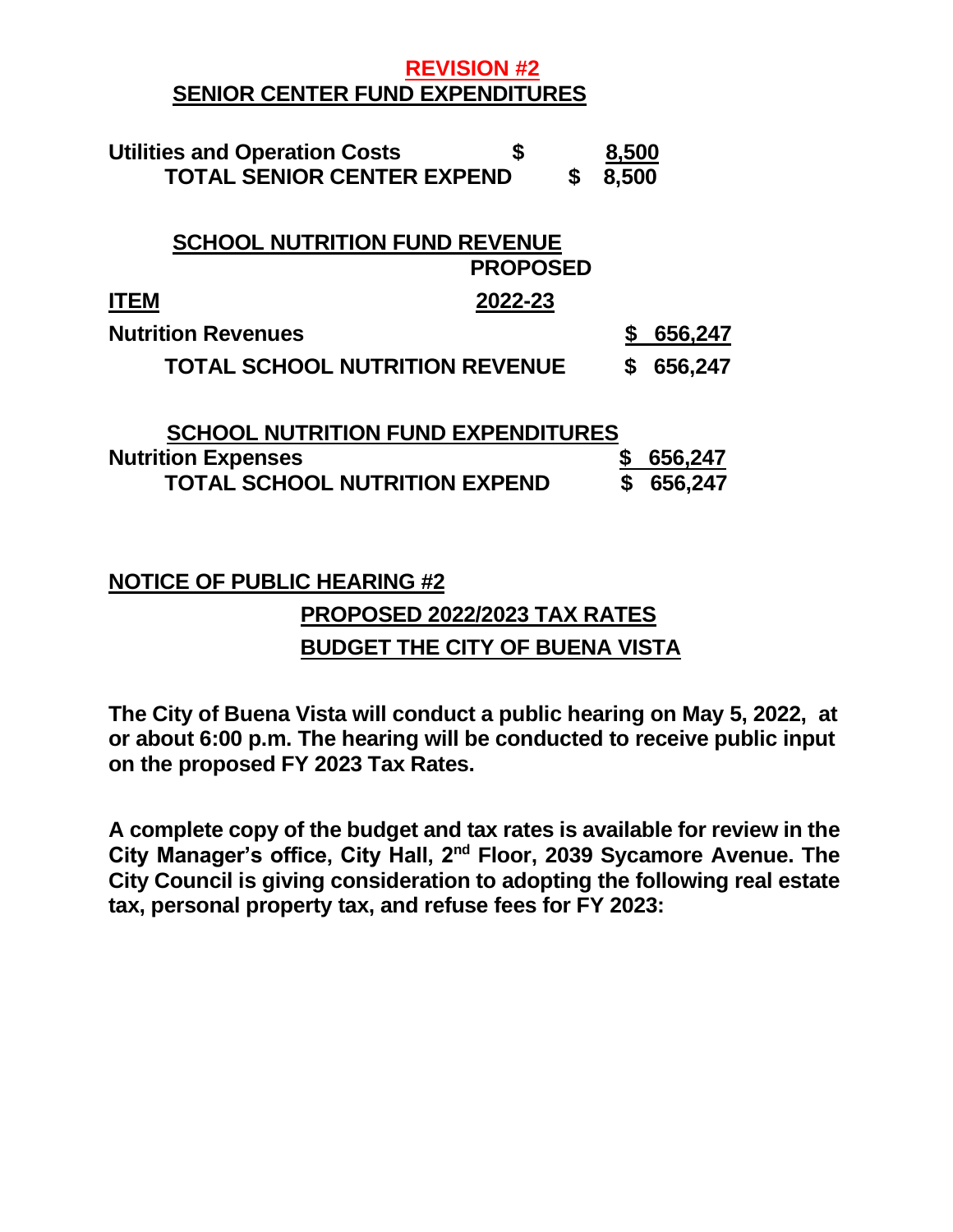**REAL ESTATE: \$1.27 PER \$100.00 ASSESSED VALUATION PERSONAL PROPERTY: \$5.85 PER \$100.00 ASSESSED VALUATION REFUSE FEE: \$21.00 PER MONTH**

### **ADG #3: APPROVAL OF THE AGENDA:**

### **ADG #4: APPROVAL OF THE MINUTES FROM THE PUBLIC HEARING AND REGULAR COUNCIL MEETING HELD ON APRIL 21, 2022:**

**ADG #5: RECOGNITION/COMMUNICATION FROM VISITORS: Citizens who desire to speak to Council will be recognized at this time. Please limit your statement to three(3) minutes.** 

**ADG #6: REPORTS:** 

- **1.) Mayor 2.) City Manager 3.)City Attorney**
- **4.)Council Committee/Representative**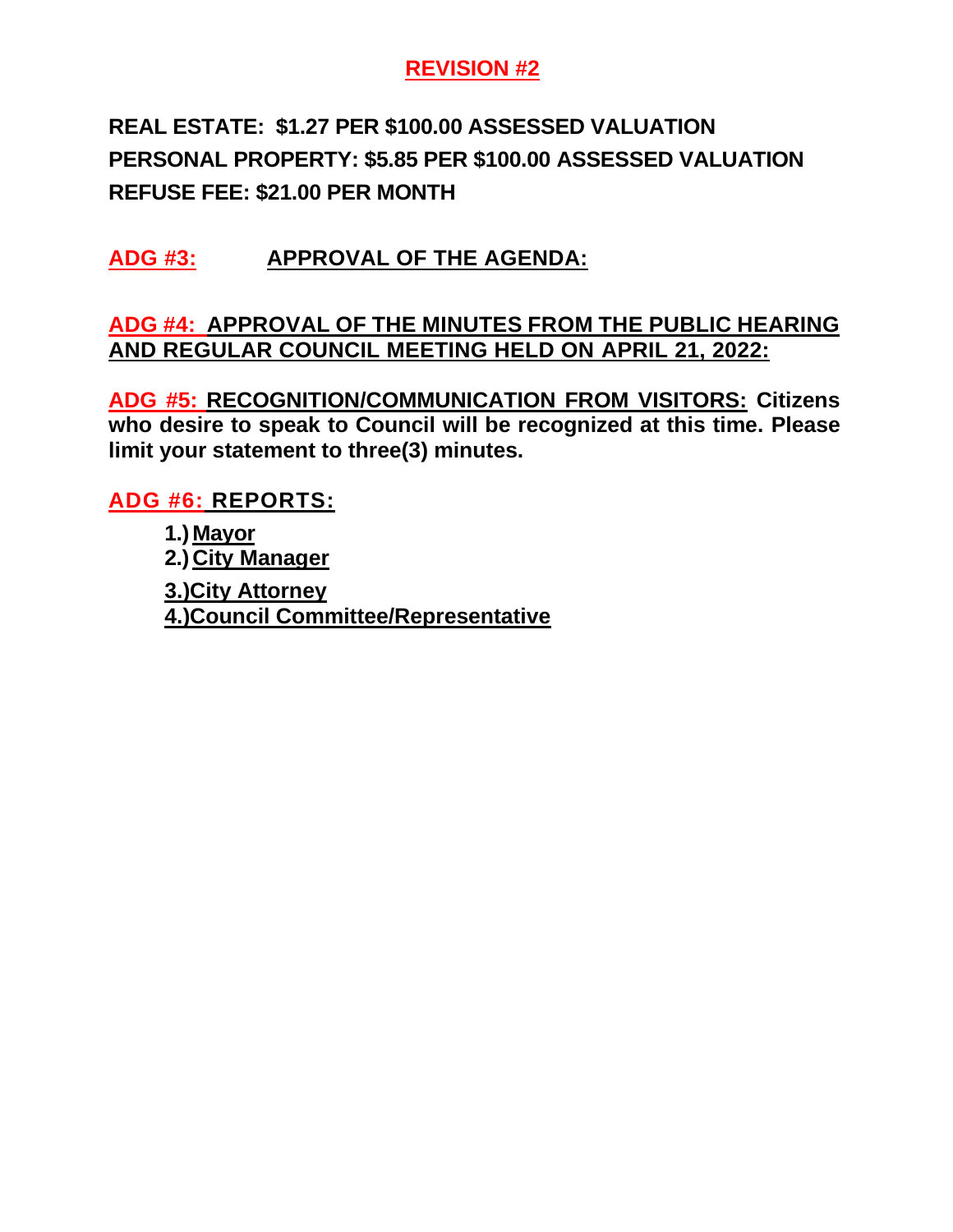**REVISION #2 ADG #7: CONSIDER APPOINTMENTS TO VARIOUS BOARDS, COMMISSIONS, AND COMMITTEES:**

**THE BOARD OF ZONING APPEALS:**

**WE HAVE AN OPENING ON THE BOARD OF ZONING APPEALS. THIS TERM WILL EXPIRE ON 12/31/23. THIS IS THE 4TH TIME THIS HAS APPEARED ON THE AGENDA. THE TERM WILL BEGIN IMMEDIATELY: ADVERTISED THE NEWS GAZETTE MARCH 2, 2022: POSTED ON SOCIAL MEDIA: NO APPLICANTS**

**OLD BUSINESS:**

**OB #1: SECOND READING OF AN ORDINANCE TO REVISE THE CITY POLICY ON ABANDONMENT OF PUBLIC RIGHTS-OF-WAY:**

**OB #2: SECOND READING OF AN ORDINANCE TO REVISE THE CITY'S TAX INCENTIVE PROGRAM FOR REHABILITATED REAL ESTATE: NONE**

**NEW BUSINESS: NB #1: MR. CHAD COFFEY TO UPDATE COUNCIL ON RARO:**

**NB #2: POLICE CHIEF HARTMAN WILL READ A PROCLAMATION FOR ANNUAL POLICE WEEK:**

**NB #3: MR. COREY HENSON TO PRESENT THE ELECTRICAL UPGRADE QUOTE FOR GMP:**

**NB #4: RESOLUTION FOR PUBLIC RIGHT OF WAY ABANDONMENT POLICY:**